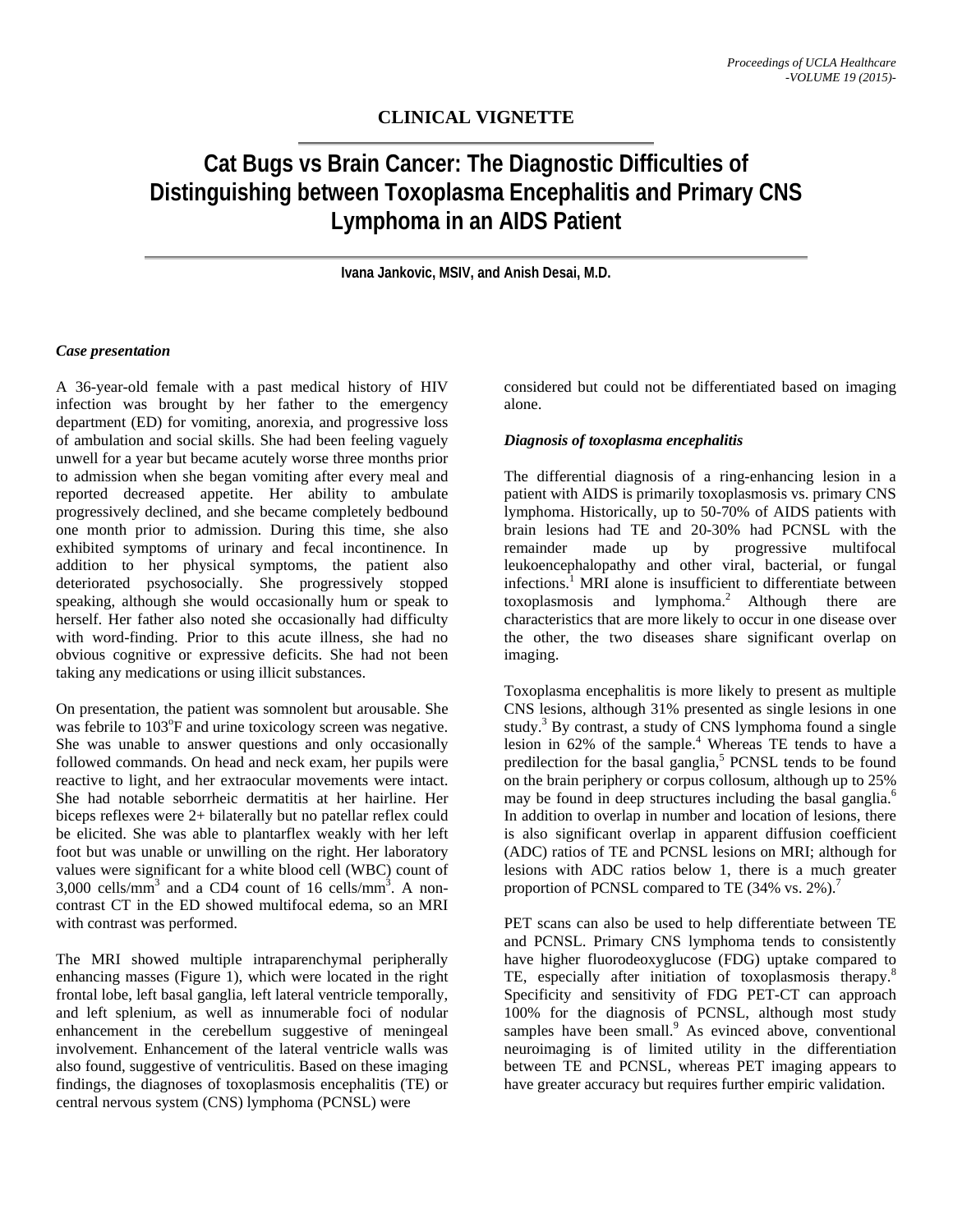Given the difficulty of diagnosing toxoplasma encephalitis from conventional imaging alone, an alternate diagnostic approach must be used. Definite diagnosis of TE with exclusion of PCNSL requires stereotactic brain biopsy, optimally with immunoperoxidase staining.<sup>5</sup> Brain biopsy yielded definitive diagnosis of brain lesions in AIDS patients in almost 94% of the cohort in one study.<sup>10</sup> Nonetheless, as an invasive procedure, brain biopsy carries a non-negligible risk of morbidity and mortality<sup>11</sup> and is not used for first-line diagnosis. For suspected toxoplasmosis in AIDS patients, the clinical picture and response to treatment are considered sufficient for diagnosis.

Almost all patients with TE are seropositive for antitoxoplasma  $I_{\text{g}}G$ <sup>5</sup> Given that the seroprevalence of antitoxoplasma is around 11% in the United States and as high as  $80\%$  in other countries,<sup>5,12</sup> positive serology is insufficient for TE diagnosis. The vast majority (80-95%) of patients with TE have a CD4 T cell count of less than  $100$  cells/mm<sup>3</sup>,<sup>13</sup> thus early biopsy should be considered in patients with CD4 count greater than 100-200.<sup>13,14</sup> Cerebrospinal fluid (CSF) analysis can be used to further support a TE diagnosis with a specificity of 100%; however, sensitivity is significantly  $l$ ess.<sup>15</sup>

*Sande's HIV/AIDS Medicine* management reference recommends empiric toxoplasmosis treatment be started in all patients with a clinically consistent presentation: neuroimaging with multiple enhancing lesions while not on toxoplasma prophylaxis, positive toxoplasma serology, and CD4 count <100-200.13 The 2013 *Guidelines for the Prevention and Treatment of Opportunistic Infections in HIV-Infected Adults and Adolescents* suggest diagnostic criteria of (1) identification of one or more mass lesions on neuroimaging and (2) detection of the organism in a clinical sample, such as by  $CSF$   $PCR<sup>5</sup>$  Clinicians may use a combination of these recommendations in deciding to begin empiric treatment.<sup>14</sup> With first-line anti-toxoplasma treatment, pyrimethamine and sulfadiazine, patients should demonstrate clinical improvement within 14 days and radiologic improvements within  $3$  weeks<sup>3</sup>.

### *Clinical course*

Given the patient's MRI findings, a full infectious disease workup was performed, including lumbar puncture. Treatment for toxoplasmosis with pyrimethamine, sulfadiazine, and leucovorin was empirically started with the goal of reassessing clinical status and MRI after two weeks to decide if diagnostic brain biopsy was necessary. She was also started on cefotaxime and azithromycin until extracerebral sources of infection could be ruled out. Her serum microbiology labs were significant for an HIV viral load of 172,000 copies/mL as well as positive toxoplasma IgG but negative IgM. Her initial cerebrospinal fluid (CSF) analysis showed elevated WBCs of 95/UL, elevated lymphocytes of 82/ UL, and

elevated protein to 529 mg/dL with normal glucose. Lumbar puncture was repeated two days later for additional infectious disease analysis and showed xanthochromia with a red blood cell (RBC) level of 50/UL, as well as low glucose (29mg/dL), in addition to the elevated WBCs and protein. Although the toxoplasma PCR was negative on analysis of the initial CSF, the toxoplasma DNA was positive on the repeat CSF analysis, helping support the presumptive diagnosis of toxoplasma encephalitis.

Clinically, the patient improved rapidly following initiation of fluids, antibiotics, and the anti-toxoplasma regimen. She was responsive and able to follow commands. Over the course of two weeks before her repeat MRI, she regained the ability to speak with minimal word-finding difficulty, although her memory waxed and waned. From her initial non-oriented state, she became consistently oriented to self and location, but she continued to struggle with date.

An MRI was repeated two weeks after starting the toxoplasma regimen. The images continued to show multiple contrastenhancing lesions of the brain; however, reduction in the sizes of the temporal and basal ganglia lesions was noted. Furthermore, reduction in enhancement of the cerebellar lesions and global reduction in edema was appreciated. The large lesion of the splenium was mostly unchanged. The general reduction of the brain edema and multiple lesions after two weeks of toxoplasmosis therapy, in conjunction with the patient's clinical improvement, supported our initial diagnosis of toxoplasma encephalitis. The patient was discharged to a skilled nursing facility on continued 6-week toxoplasma therapy and antiretrovirals.

### *Conclusion*

Although average presentations differ, there is significant overlap between the imaging findings of toxoplasma encephalitis and primary CNS lymphoma. These similarities, coupled with the high seroprevalence of anti-toxoplasmal antibodies, can make distinguishing between the two entities difficult. This patient serves as a classic example of this difficulty with diagnosis further complicated by an initially negative CSF toxoplasma PCR. Nonetheless, her imaging and serology more supported the diagnosis of toxoplasma encephalitis, and an empiric trial of an anti-toxoplasmal regimen with imaging follow-up in two weeks was an appropriate course of action.